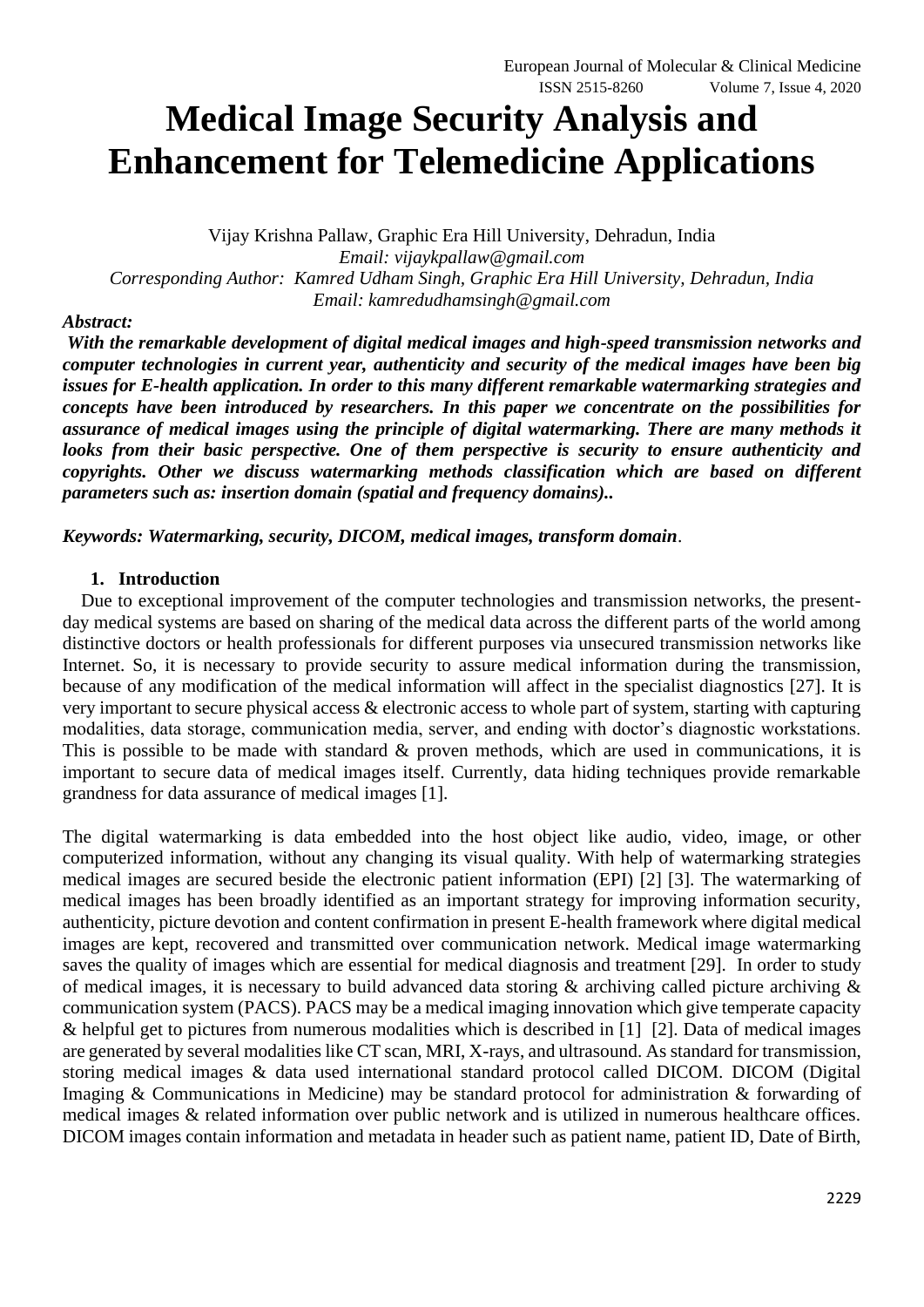and test details such as doctor's name, date & time of image capture and device type on image which was taken.

# **2. Digital Watermarking**

Digital watermarking is used for authentication, copyright protection, medical images, and other applications. The concepts of watermarking are related with two areas: Steganography, & Cryptography. Cryptography could be a technique to send encrypted information over public network that as it were authorized individual can be decoded [4] [5]. When the message is decoded it is not ensured any longer and typically the basic difference between Cryptography. Steganography is the technique of hiding secret data inside an ordinary, non-secret object (Image, audio, video) in order to avoid detection, whereas the aim of watermarking is to insert a data in such a way that it can't be removed [6]. The technique describes the embedding of digital watermark (such as logo, hallmark) in a cover for identifying any ownership dispute that can arise.

|                     | Cryptography                   | <b>Steganography</b>         | <b>Digital Watermarking</b>   |
|---------------------|--------------------------------|------------------------------|-------------------------------|
| Definition          | Cryptography is a technique    | is<br>Steganography<br>a     | The digital watermarking is   |
|                     | to send encrypted information  | technique of hiding secret   | data embedded into the        |
|                     | over public network that only  | data within an ordinary      | host object such as image,    |
|                     | authorized person can be       | non-secret object (image,    | audio, video or other digital |
|                     | decoded.                       | audio, video)                | data, without any changing    |
|                     |                                |                              | its visual quality.           |
| Usage               | Encoded data is to be transfer | Insert a secret message      | watermarking is<br>Digital    |
|                     | for integrity purpose.         | inside the cover for a       | used to authenticate the      |
|                     |                                | communication between        | ownership of the entity.      |
|                     |                                | two parties.                 |                               |
| Provide security    | Confidentiality,<br>Electronic | Copyright<br>protection,     | Copyright<br>protection,      |
|                     | network<br>money,<br>secures   | control,<br>access<br>secret | digital<br>forensic,<br>smart |
| related application | communication.                 | communication                | healthcare,<br>remote         |
|                     |                                |                              | education                     |

Table-1: Comparison among cryptography, steganography and digital watermarking

According to human perception, watermark is two types: Visible watermark & Invisible watermark. Visible watermark is one which likes text or logos that clearly distinguish the ownership of picture or video. However, visible watermark offers poor imperceptibility & allow recognizing through human sensory system. Invisible watermarks which cannot be seen by sensorial organs of human, but it is possible to be detected by algorithm, if method of insertion is known. Now, there are three sub categories of invisible watermarks: fragile, semi-fragile and robust. The fragile watermark may be deformed by little changes as it were. It is more applicable for integrity and ownership authenticity. The semi fragile method makes the hidden information secure against various attacks. Robust watermarking methods are generally protecting against various benchmark attacks & suitable for copyright protection.

According to detection-based watermarking the embedded information may be identified with the following methods: Blind, semi – blind and non-blind. The blind strategy does not need of the original signal to identify a watermark. The semi – blind strategy detects a watermark by using some information. The non-blind strategy needs the original signal to identify a watermark. Among all these three watermarking strategies, a non-blind watermarking strategy is the most robust against to attacks [6].

Table-2: Comparison among blind, semi-blind & non-blind methods.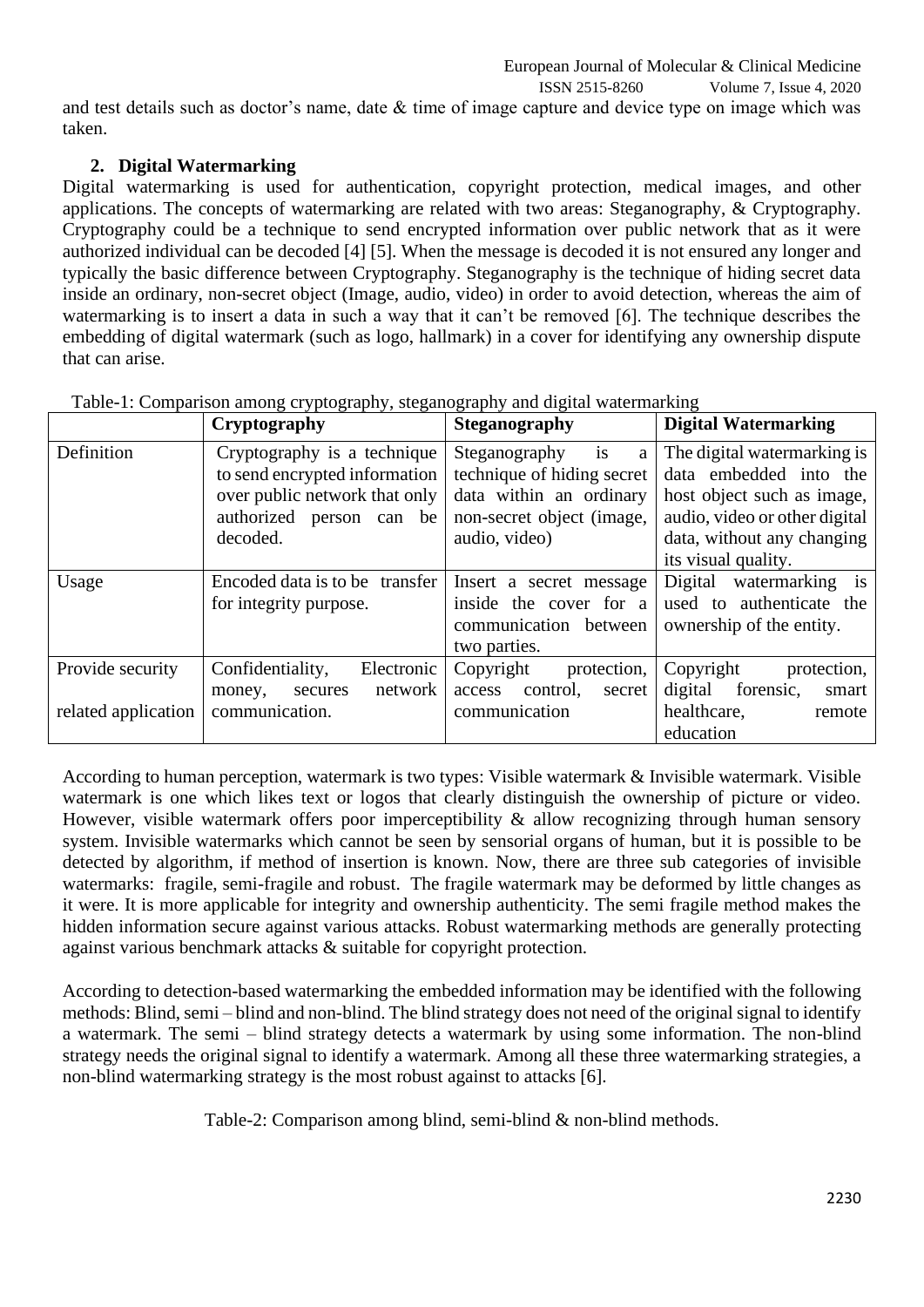|             |                                                                                    | ISSN 2515-8260                                                                                       | Volume 7, Issue 4, 2020                                                                          |
|-------------|------------------------------------------------------------------------------------|------------------------------------------------------------------------------------------------------|--------------------------------------------------------------------------------------------------|
|             | <b>Blind</b>                                                                       | Semi-blind                                                                                           | Non-blind                                                                                        |
| Definition  | There is no required Semi-blind<br>draw out the watermark out the watermark.       | required<br>original information to some information to draw                                         | Non-blind required both<br>original information and<br>secrete key to draw out<br>the watermark. |
| Application | Healthcare,<br>copyright<br>security,<br>education,<br>E-voting,<br>authentication | authentication,<br>Image<br>remote copyright, wireless $\&$ ad convert communication.<br>hoc network | Copyright<br>security                                                                            |

Now, the domain-based watermarking techniques are further classified into two sub categories called spatial domain & transform domain. In spatial watermarking strategy, the pixel, or sequence of bits  $(0 \& 1)$  of the cover image are modified specifically in arrange to insert the watermark [13]. LSB, spread spectrum, and correlation techniques are existed in this domain. The transform domain is also called frequency domain is partitioned into sub categories like Discrete Cosine Transform (DCT), Discrete Fourier Transform (DFT), Discrete Wavelet Transform (DWT) & Fast Fourier Transform (FFT).

Table-3: A comparison table of spatial domain & transform domain [14].

|                  | <b>Spatial Domain</b> | <b>Transform Domain</b> |
|------------------|-----------------------|-------------------------|
| Complexity       | Low                   | High                    |
| Capacity         | High                  | Low                     |
|                  |                       |                         |
| Robustness       | Low                   | High                    |
|                  |                       |                         |
| Processing Time  | Less                  | More                    |
| Imperceptibility | Low                   | High                    |
|                  |                       |                         |
|                  |                       |                         |

# **2.1 Medical image watermarking**

Due to exceptional development of the computer innovations, the modern healthcare systems are based on sharing the digital medical data over transmission network such as Internet can be accessed from any region of the world by doctor's or specialists to recognize disease & remote diagnosis. This has resulted in increased attacks such as deleting, copying, modification on digital data or unauthorized use of medical data. Any alteration of medical image context will influence in the specialist diagnostics. Therefore, it is essential to provide the assurance during the transmission. So that, the medical images ought to be kept unbroken in any circumstance & some time recently any operation they must be checked for:

- **Integrity verification** the main goal of integrity verification is to determine whether any modifications such as rotation, scaling, translation or compression has been done on the medical image or not. Semi-fragile or fragile watermarking techniques ought to be connected, which isn't robust against content alteration.
- **Authentication** is a valuable implementation in medical area for guaranteeing a realness of patient data at the time of the transmission of digital medical image.
- **Data hiding** Data hiding is utilized to stow away an expansive sum of information subtly into the medical image such as electronic patient report (EPR).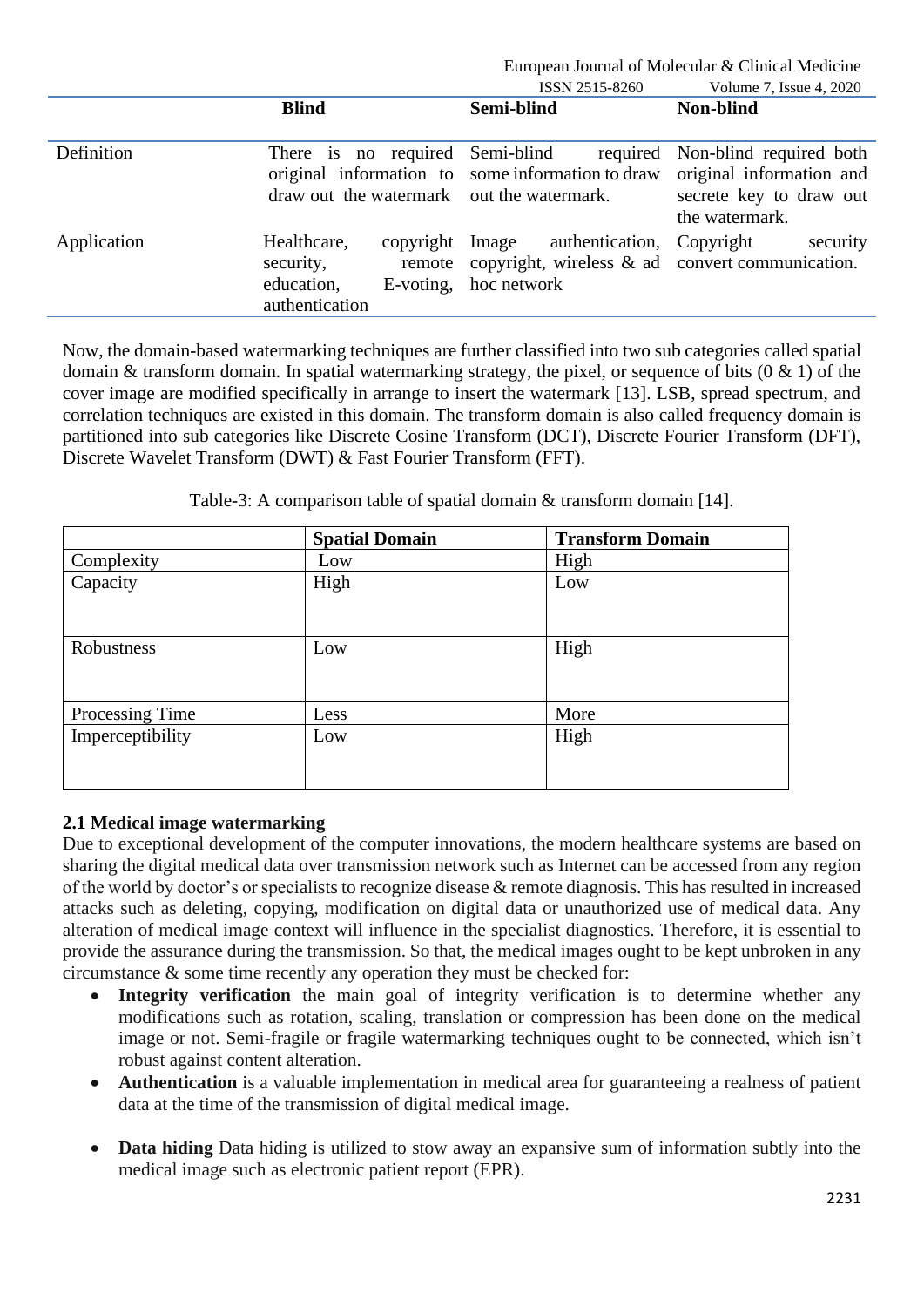ISSN 2515-8260 Volume 7, Issue 4, 2020 Basically, there are two sections of a medical image called Region of interest (ROI) & Region of non-interest (RONI). Patient information is inserted into the ROI region with help of Difference Expansion watermarking method. Tamper detection information and pixels area outline are encoded into the RONI portion with help of DWT based robust strategy. The shortcoming of this method is required for manual recognizable proof of ROI, to extend the payload capacity. The ROI section compromises the instructive area of the picture which is used for diagnosis and need to protect beyond any distortion. Utilizing the ROI portion for stowing away the watermark may distort the pixel intensity, which may lead to error and thus misdiagnosis. Any little modification in medical image can cause a big issue for right treatment. Utilizing RONI as it were watermarking, watermarks are put away as it were in parts that don't contain data imperative to pathologist. Determination of RONI may be manual or automatic. The dependability of automatic observation of imperative portion depends upon selected strategy. In hone, distinctive strategies of automatic RONI portion are generally utilized [30] [31] [32]. There's significant similitude to already known watermarking strategies applied to the RONI portion, but from another point of view, there's need of assurance within a portion of the restorative picture which is outstanding.

# **3. Domains of watermarking insertion**

Many watermarking techniques for medical images have been described by using spatial domain  $\&$ transform domain approaches. This section describes both transform domain & spatial domain based on watermarking insertion approach.

# **3.1 Spatial domain-based watermarking approach:**

In this approach, the binary bit stream (0,1) or pixels of the cover image is modified directly to insert the digital watermark. The subcategories of spatial domain are spread spectrum, LSB and correlation-based technique [7]. In least significant bit, the digital watermark is hidden by exchanging the least significant bit of the binary representation  $(0 \& 1)$  of the cover image pixels [8]. It is high embedding capacity and very simple technique. The spread spectrum technique helps in distribution of the information in frequency bins with very less energy and so, it is not predictable [9]. Now, brief description of spatial watermarking technique for medical field:

Author [10] introduced watermarking approach to get better transfer and more robustness and storage of the medical images' interleaves with data of patient. The signal graph & text data are considered as a watermark. Author [11] proposed a scheme for ultrasound images based on LZW for minimising watermark capacity without any loss of data and insert the watermark in ROI region.

| <b>Ref</b><br>No.  | <b>Techniques</b><br>used                                                      | Important<br><b>Features</b>                                                                                     | - of<br><b>Size</b><br>Cover<br><b>Image</b> | Size of<br>Water<br>mark<br><b>Image</b> | <b>Limitations</b><br>/Suggestions                                  | Imag<br>e<br><b>Used</b>    |
|--------------------|--------------------------------------------------------------------------------|------------------------------------------------------------------------------------------------------------------|----------------------------------------------|------------------------------------------|---------------------------------------------------------------------|-----------------------------|
| $\lceil 12 \rceil$ | <b>LSB</b><br>(Least)<br>significant<br>Bit)<br>encryption<br>and<br>algorithm | the<br>Improve<br>reliability<br>and<br>robustness<br>by<br>using BCC<br><sub>on</sub><br>encrypted<br>watermark | 128<br>$\mathbf{X}$<br>128                   |                                          | effect<br><b>Noise</b><br>be<br>may<br>reduced<br>by<br>using ECCs. | MRI,<br>ECG,<br>$X-$<br>Ray |
| [13]               | Least significant<br>Bit<br>and<br>cryptography                                | noise<br>Reduce<br>during<br>transmission                                                                        | 128<br>$\mathbf{X}$<br>128                   |                                          | Convolutional<br>Codes may be<br>used.                              | ECG,<br><b>MRI</b>          |

| Table-4: Spatial domain techniques |  |
|------------------------------------|--|
|------------------------------------|--|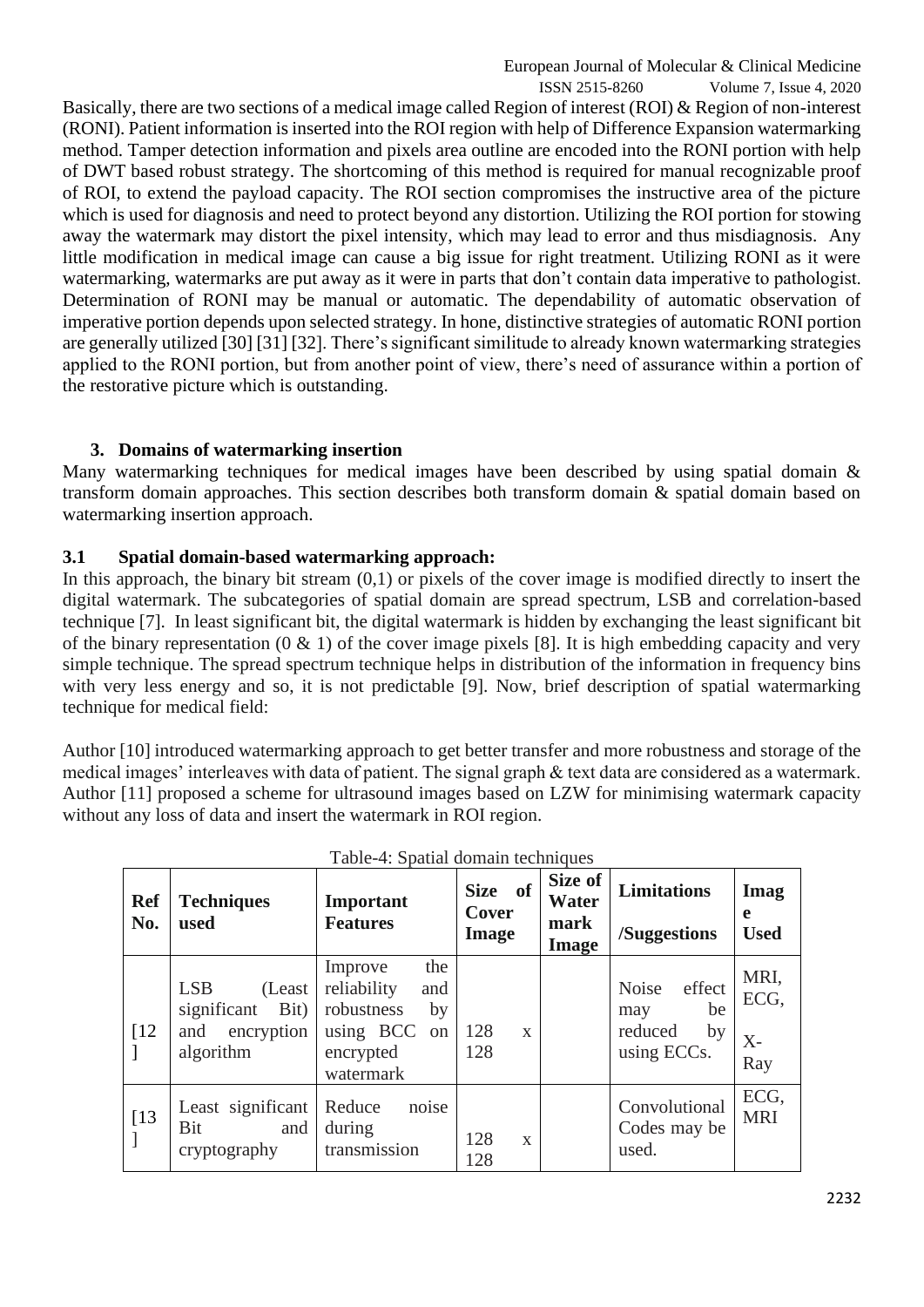|             |                                                                                                        |                                                                                                                                   |                                                                 | ISSN 2515-8260             | Laropean Journal of Molecular & Chineal Medicine                                           | Volume 7, Issue 4, 2020                                          |  |
|-------------|--------------------------------------------------------------------------------------------------------|-----------------------------------------------------------------------------------------------------------------------------------|-----------------------------------------------------------------|----------------------------|--------------------------------------------------------------------------------------------|------------------------------------------------------------------|--|
|             |                                                                                                        | of<br>with<br>help<br>ECC.                                                                                                        |                                                                 |                            |                                                                                            |                                                                  |  |
| $[14]$      | <b>LSB</b><br>(Least<br>significant Bit),<br>magic rectangle<br>and<br>bi<br>linear<br>transformation. | Reversibility is<br>achieved<br>through<br>interpolation.                                                                         | 512<br>$\mathbf{X}$<br>512                                      | 128<br>$\mathbf{X}$<br>128 | the<br>resizes<br>image<br>cover<br>to which is<br>required more<br>memory<br>to<br>store. |                                                                  |  |
| $[15]$<br>] | <b>LSB</b><br>(Least)<br>significant<br>Bit)<br>and SVD                                                | Self-recovery<br>bits<br>and<br>authentication.<br>For this, Arnold<br>transform<br>is<br>used neighbour<br>blocks.               | 512<br>$\mathbf{X}$<br>512                                      |                            | technique<br>robust against<br>operations<br>image scaling,<br>resize,<br>rotation etc.    |                                                                  |  |
| $[16]$<br>1 | <b>LSB</b><br>(Least<br>significant<br>Bit)<br>arithmetic<br>and<br>compression                        | Security<br>and<br>payload<br>capacity may be<br>increased using<br><b>SHA-256</b><br>on<br>ROI.                                  | 768<br>$\mathbf{X}$<br>562<br>And<br>330<br>$\mathbf{X}$<br>330 | 10,000<br>charac<br>ters   | Runtime<br>complexity<br>more.                                                             | <b>CT</b><br>scan,<br>MRI.                                       |  |
| $[17]$<br>1 | <b>LSB</b><br>(Least<br>significant Bit)                                                               | SHA-1 is used<br>on signature and<br>merged<br>with<br>watermark<br>and<br>encoded<br>with<br>turbo<br>help of<br>code technique. |                                                                 | 1700<br>bits.              | For Gaussian<br>noise,<br>the<br>watermark<br>be<br>cannot<br>taken<br>out<br>properly.    | <b>IRM</b><br>and<br>Echo<br>graphi<br>$\mathbf c$<br>image<br>S |  |

# **3.2 Transform Domain-Based Watermarking.**

In the transform domain, inserting of watermark provides high robustness as compare to spatial domain. As compare with spatial domain, transform domain is stronger against attack. The transform domain watermarking is classified into following categories. Some of these are:

- DCT (Discrete cosine transform)
- DWT (Discrete wavelet transform)
- DFT based watermarking

| <b>Ref</b><br>No. | <b>Techniques</b><br>used                                | Important<br><b>Features</b>                                                                          | Size of<br>Cover<br><b>Image</b> | <b>Size</b><br>of<br>Waterma<br>rk Image | <b>Limitations</b><br>/Suggestions                                                       | <b>Image Used</b>     |
|-------------------|----------------------------------------------------------|-------------------------------------------------------------------------------------------------------|----------------------------------|------------------------------------------|------------------------------------------------------------------------------------------|-----------------------|
| $[18]$            | with<br><b>RSA</b><br>128 bits key,<br>stream<br>cipher. | is<br>Watermark<br>with<br>compressed<br>help<br>of<br><b>RSA</b><br>algorithm<br>with<br>secret key. |                                  |                                          | Other<br>Encryption<br>algorithms may<br>be applied to<br>the<br>improve<br>performance. | of<br>X-Ray<br>chest. |

#### Table 5: DCT based watermarking techniques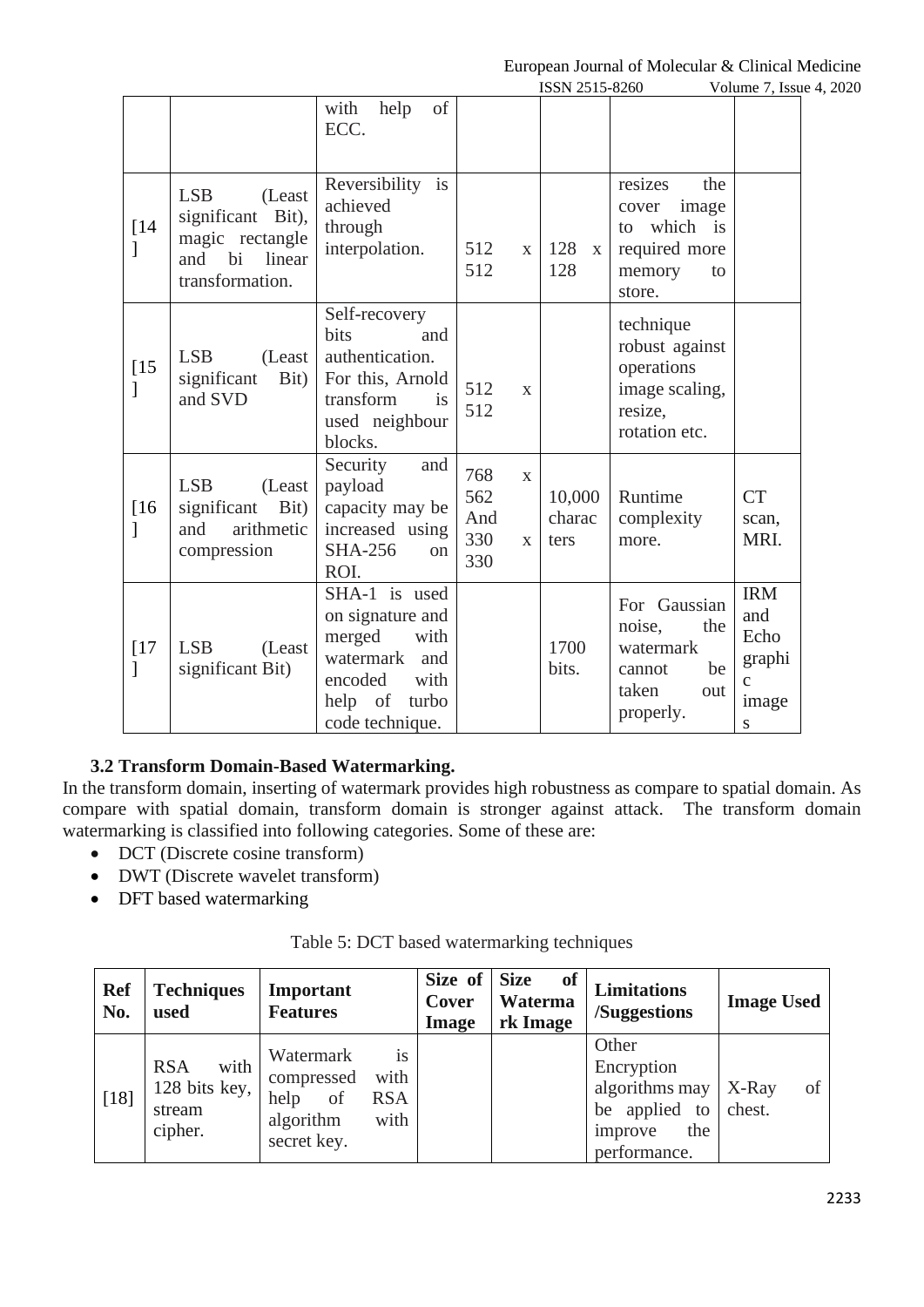|        |                                                       |                                                                                                                                   |                                 |                                         | ISSN 2515-8260                                                                     | Volume 7, Issue 4, 2020                                        |
|--------|-------------------------------------------------------|-----------------------------------------------------------------------------------------------------------------------------------|---------------------------------|-----------------------------------------|------------------------------------------------------------------------------------|----------------------------------------------------------------|
| $[19]$ | <b>SVD</b><br>and<br><b>DWT</b>                       | For<br>superior<br>security,<br>watermark is pre-<br>prepared with help<br>of DCT and SVD.                                        | $512\times$<br>512              | $256 \times 256$                        | After<br>attacks<br>Watermark<br>gets damaged,<br>AI<br>concepts<br>may be used.   | Retina,<br>Fingerprint,<br>Teeth,<br>Ultrasound,               |
| $[20]$ | SVD, DWT,<br>BPNN, BCH<br>coding<br>and<br>encryption | Use encryption to<br>increase<br>robustness.<br>Minimize<br>distortion<br><b>Using BPNN</b>                                       | $512\times$<br>512              | 128×128<br>And<br>100<br>characters     | Runtime<br>complexity<br>is<br>more.                                               | Kidney,<br>Lena                                                |
| $[21]$ | SVD, DWT,<br><b>BPNN</b>                              | Insert Scrambled<br>by<br>watermark<br>utilizing<br>Arnold<br>transform.<br>To<br>noise<br>evacuate<br>applied<br>impact<br>BPNN. | $512\times51$<br>2              | 256×256<br>And<br>190<br>characters     | Runtime<br>complexity<br>is<br>more.<br>Performance<br>be<br>may<br>increased.     | CT-scan,<br>Brain,<br>Mammogra<br>phy,<br>Ultrasound,<br>MRI.1 |
| $[22]$ | $MD5$ ,<br>LT,<br><b>BCH</b> codes                    | Enhanced secrecy<br>reduced<br>and<br>channel<br>noise<br>mutilation<br>using<br>MD <sub>5</sub><br>$\&$<br><b>BCH</b><br>codes.  | $512\times51$<br>$\overline{2}$ | $64\times64$<br>And<br>80<br>characters | Performance<br>be<br>may<br>enhanced<br>for<br>other<br>multimedia<br>applications | Patient,<br>Earth,<br>magazine,<br>Peppers.                    |

# Table6: DWT watermarking techniques

| Re<br>f        | <b>Techniq</b><br>ues used                            | Important<br><b>Features</b>             | <b>Size</b><br><b>of</b> | Water                                  | Size of Limitations                                                                       | <b>Image Used</b>              |
|----------------|-------------------------------------------------------|------------------------------------------|--------------------------|----------------------------------------|-------------------------------------------------------------------------------------------|--------------------------------|
| N <sub>0</sub> |                                                       |                                          | Cover<br>Imag<br>e       | mark<br><b>Image</b>                   | /Suggestions                                                                              |                                |
| $[23]$         | Arnold<br>transfor<br>m,<br><b>BPNN</b>               | High<br>robustness<br>and authentication | 256<br>$\times$<br>256   | $25\times25$                           | Runtime<br>complexity is<br>very high.                                                    | Lena                           |
| $[24]$         | <b>BCH</b><br>codes,<br><b>HVS</b>                    | To increase<br>robustness                | 512<br>$\times$<br>512   | 128x364,<br>a456<br>$\&$<br>bits       | Strategy may be<br>integrated<br>with JPEG2000<br>compression;                            | CT, MRI                        |
| $[25$          | Spread<br>spectrum<br>encryptio<br>n<br>algorith<br>m | Insert<br>encrypted<br>watermark         | 512<br>$\times$<br>512   | fixed<br>15<br>character<br>s $&$ EPR. | Security and correlation<br>may be increased by<br>utilizing other valuable<br>groupings. | CT Scan,<br>MRI,<br>Ultrasound |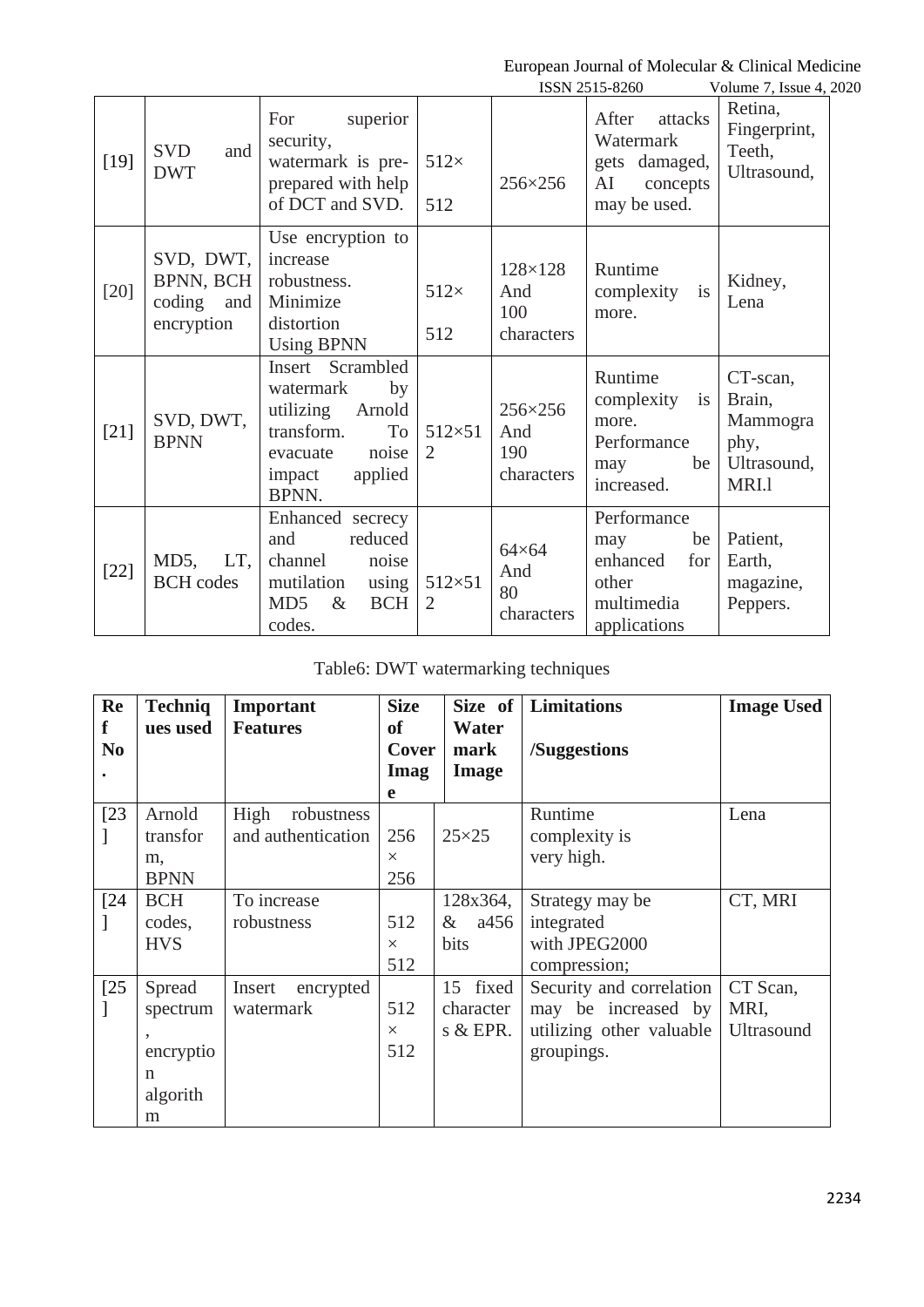|      |            |                               |          |              | ISSN 2515-8260                        | Volume 7, Issue 4, 2020 |
|------|------------|-------------------------------|----------|--------------|---------------------------------------|-------------------------|
| [26] | Spread     | Using<br>PN                   |          | 8            | Security and correlation   CT Scan,   |                         |
|      | spectrum   | sequences, Insert $\vert$ 512 |          | character    | may be increased by                   | MRI,                    |
|      | <b>BCH</b> | watermark with                | $\times$ | S            | utilizing other valuable   Ultrasound |                         |
|      | coding.    | help of spread                | 512      |              | groupings.                            |                         |
|      |            | spectrum                      |          |              |                                       |                         |
|      |            | approach.                     |          |              |                                       |                         |
| [28] | ROI, HS    | Watermark                     |          |              | We can be used other                  | MRI.                    |
|      | compress   | shrinks with help             |          | $64\times64$ | progressive                           | coding Ultrasound       |
|      | ion.       | EZW,<br>of                    |          |              | algorithm<br>for                      |                         |
|      | <b>EZW</b> | embedded around               |          |              | compression<br>of                     |                         |
|      |            | Region of interest.           |          |              | watermark.                            |                         |

Table 7: Comparison table of LSB, DCT, DWT and DFT [34]

## **DFT based watermarking**

 Discrete Fourier Transform (DFT) offers more robustness against geometric attacks such as translation, cropping, rotation, etc. It is decomposed an image into two forms: sine and cosine. In DFT, there are two ways to embed the watermark: direct embedding and the template-based embedding. In the direct embedding approach, we are modifying DFT magnitude and phase coefficients and then the watermark are embedded. The template based embedding approach introduces the concept of templates. In DFT domain, during embedding process, we embedded the template, which is used to find the transformation factor. When the image is transformed, firstly this template is searched, and it is then used to resynchronize the image. After this, detector is used to extract the embedded spread spectrum watermark [33].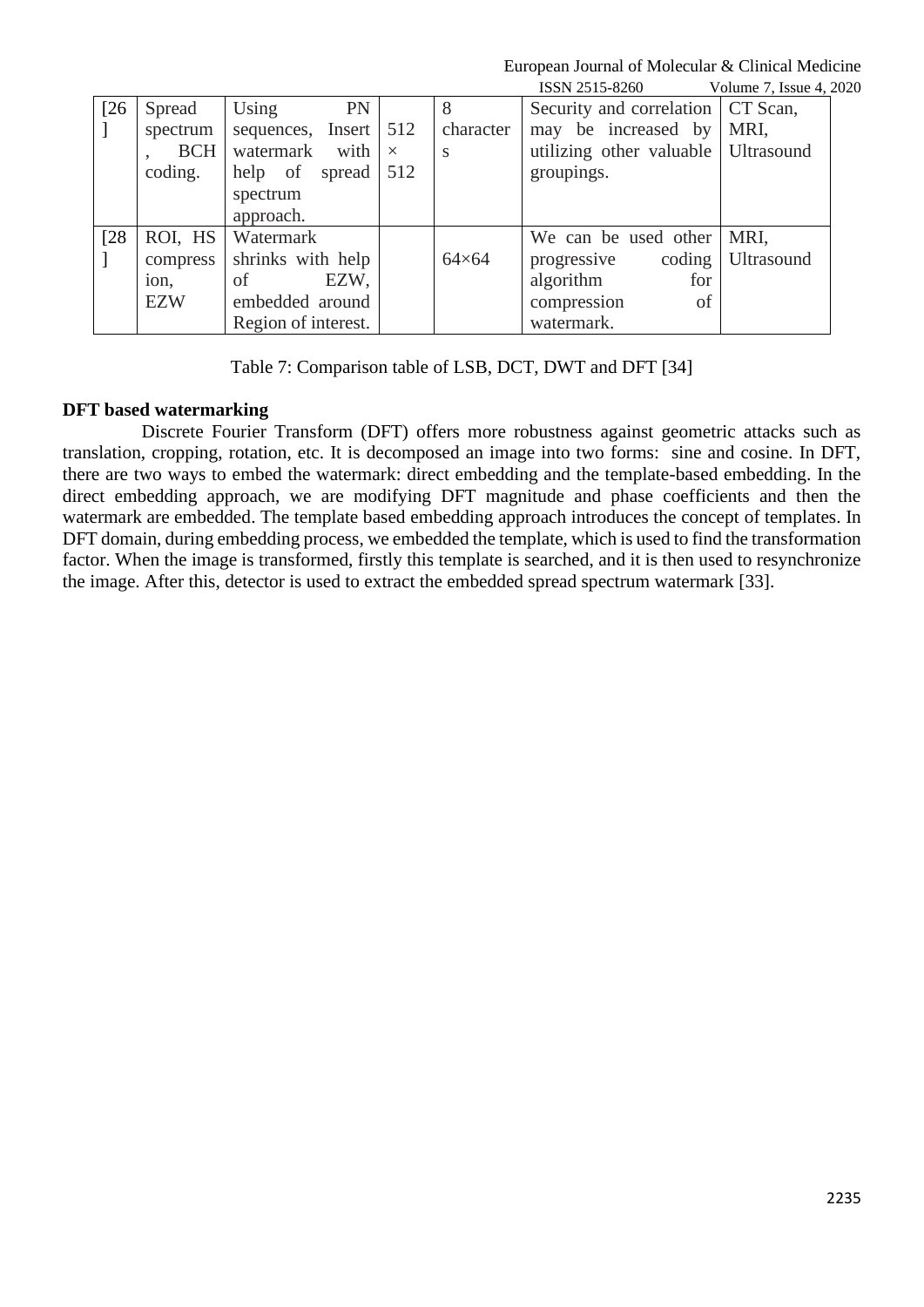| <b>Techniques</b>                         | <b>Merits</b>                                                                                                                                                                                                                                                                                                                                                                                                                                                                                                                                             | <b>Demerits</b>                                                                                                           |
|-------------------------------------------|-----------------------------------------------------------------------------------------------------------------------------------------------------------------------------------------------------------------------------------------------------------------------------------------------------------------------------------------------------------------------------------------------------------------------------------------------------------------------------------------------------------------------------------------------------------|---------------------------------------------------------------------------------------------------------------------------|
| Least<br>Significant<br>Bit (LSB)         | 1. It is easy to understand<br>2. It is simple to actualize.<br>3. Its perceptual transparency is high.                                                                                                                                                                                                                                                                                                                                                                                                                                                   | It is less robust.<br>It is delicate to<br>noise.<br>It is delicate to<br>cropping,                                       |
|                                           |                                                                                                                                                                                                                                                                                                                                                                                                                                                                                                                                                           | translating<br>and<br>scaling.                                                                                            |
| Discrete<br>Cosine<br>Transform<br>(DCT)  | 1. The image can be transformed by DCT into<br>three sub categories: Low, Middle & High<br>frequency coefficients.<br>2. DCT is more useful for watermarking<br>technique, because of excellent energy<br>compaction property.<br>3. Basically, a very good selection for<br>embedding of watermarking is middle<br>frequency coefficients of DCT [3], because,<br>the middle frequency coefficients, the<br>detectable quality of picture has not get<br>affected and in case there is attack on<br>watermarked data, the watermark isn't<br>detachable. | Some<br>greater<br>$\bullet$<br>frequency<br>components show<br>suppress<br>throughout<br>the<br>quantization<br>process. |
| Discrete<br>Wavelet<br>Transform<br>(DWT) | 1. DWT slits a picture into four different<br>frequencies level called HH, LL, LH, and<br>HL. Where, LL holds low frequency & HH<br>holds high frequency information. HL &<br>LH sub-bands are intermediate frequency<br>information.<br>2. DWT<br>provides<br>greater<br>compression<br>proportion.                                                                                                                                                                                                                                                      | Its complexity is<br>$\bullet$<br>high.<br>Its<br>compressing<br>$\bullet$<br>time is more.                               |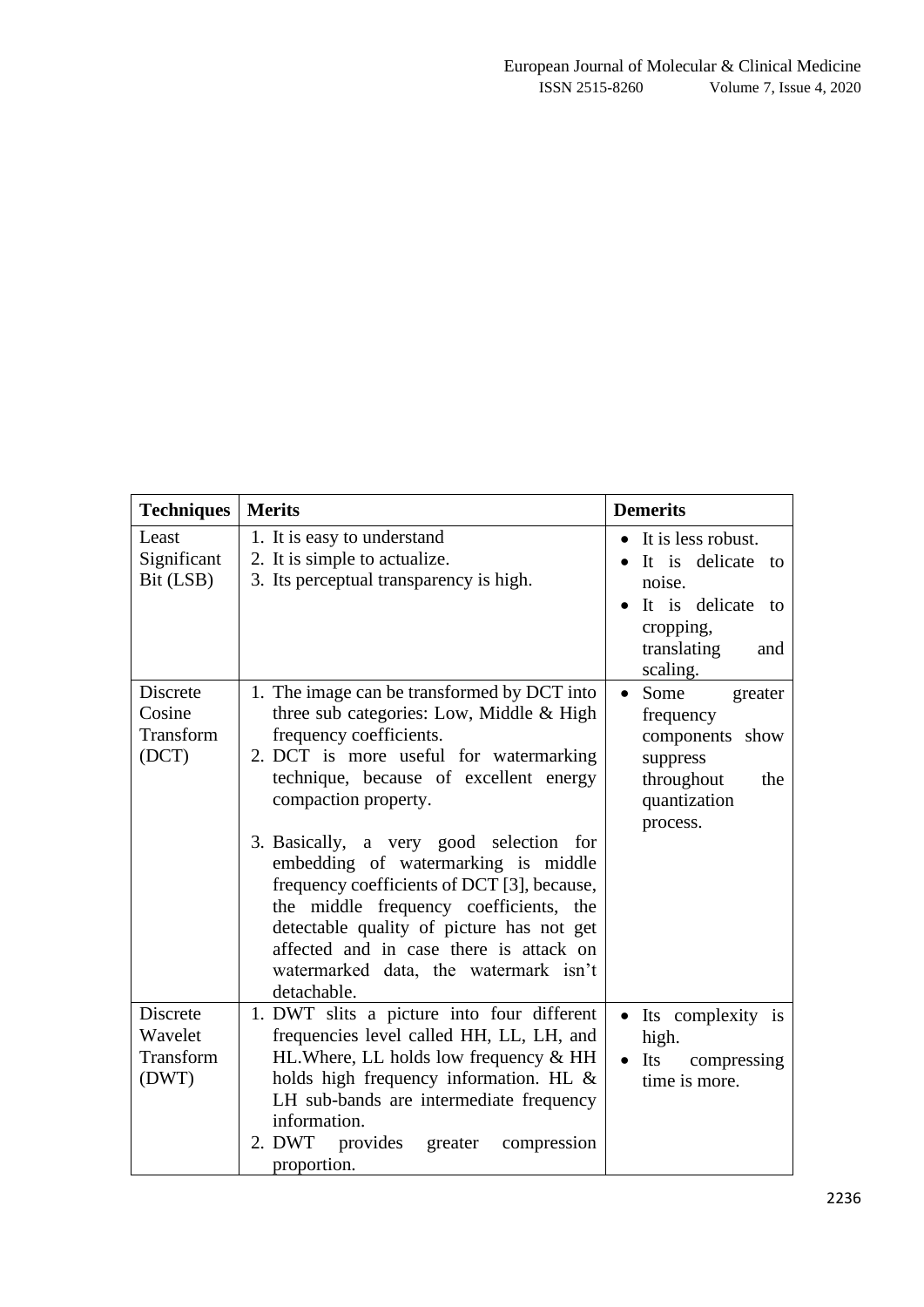|                     | ISSN 2515-8260                                                                                | Volume 7, Issue 4, 2020                           |  |
|---------------------|-----------------------------------------------------------------------------------------------|---------------------------------------------------|--|
|                     | 3. DWT based watermarking is more useful<br>for medical images $&$ other applications.        |                                                   |  |
| Discrete<br>Fourier | 1. Since DFT is scaling, rotation $&$ translation<br>invariant. Therefore, DFT is utilized to | $\bullet$ Its<br>1S<br>usage<br>complex.          |  |
| Transform<br>(DFT)  | recoup geometric deformations.                                                                | Its complexity<br>$\bullet$<br><b>1S</b><br>high. |  |

## **4. The performance of watermarking image**

Watermark medical image perceptibility is calculated by utilizing a number of important quality metrics [36] such as PSNR, MSE, NC & SSIM.

#### **Peak -Signal to Noise Ratio (PSNR)**

 It is the most commonly used to evaluate the ratio of noise between actual image & watermarked image. With greater value of PSNR is very less dissimilarity between actual image & watermarked image. The perfect PSNR value always great than 30 db.

$$
PSNR = 10 \log_{10} \frac{(MAX)^2}{MSE}
$$

Here, **MAX** means a maximum pixel value of actual image. (**MAX**=255)

#### **The Mean Square Error (MSE):**

$$
\text{MSE} = \frac{1}{M \times N} \sum_{i=0}^{M} \sum_{j=0}^{N} \left[ \text{ I(i, j)} - \text{I}_{w} \text{ (i, j)} \right]^{2}
$$

Here,

 $(i, j)$ : represents an actual image

 $I_{w}(i, j)$ : represents watermarked image and M & N represent dimensions of image.

#### **Normalized Correlation (NC)**

Normalized correlation is measured the likeness between actual image and extricated watermark. NC value exists between 0 to 1, an ideal NC value  $= 1$ , but acceptable value more than 0.7

$$
\text{NC}\text{=}\ \frac{\sum_{\text{j=0}}^{\text{M}-1}\sum_{\text{j=0}}^{\text{N}-1}(\text{I(i,j)}-\text{I}_{\text{w (i,j)}})}{\sum_{\text{j=0}}^{\text{M}-1}\sum_{\text{j=0}}^{\text{N}-1}[\text{I(i,j)}\ ]^2}
$$

Where,  $\mathbf{I}$  (i, j): represents actual image

 $I_{w}(i, j)$ : represents watermarked image and M & N represent dimensions of image.

#### **Structural Similarity Matric Index (SSIM)**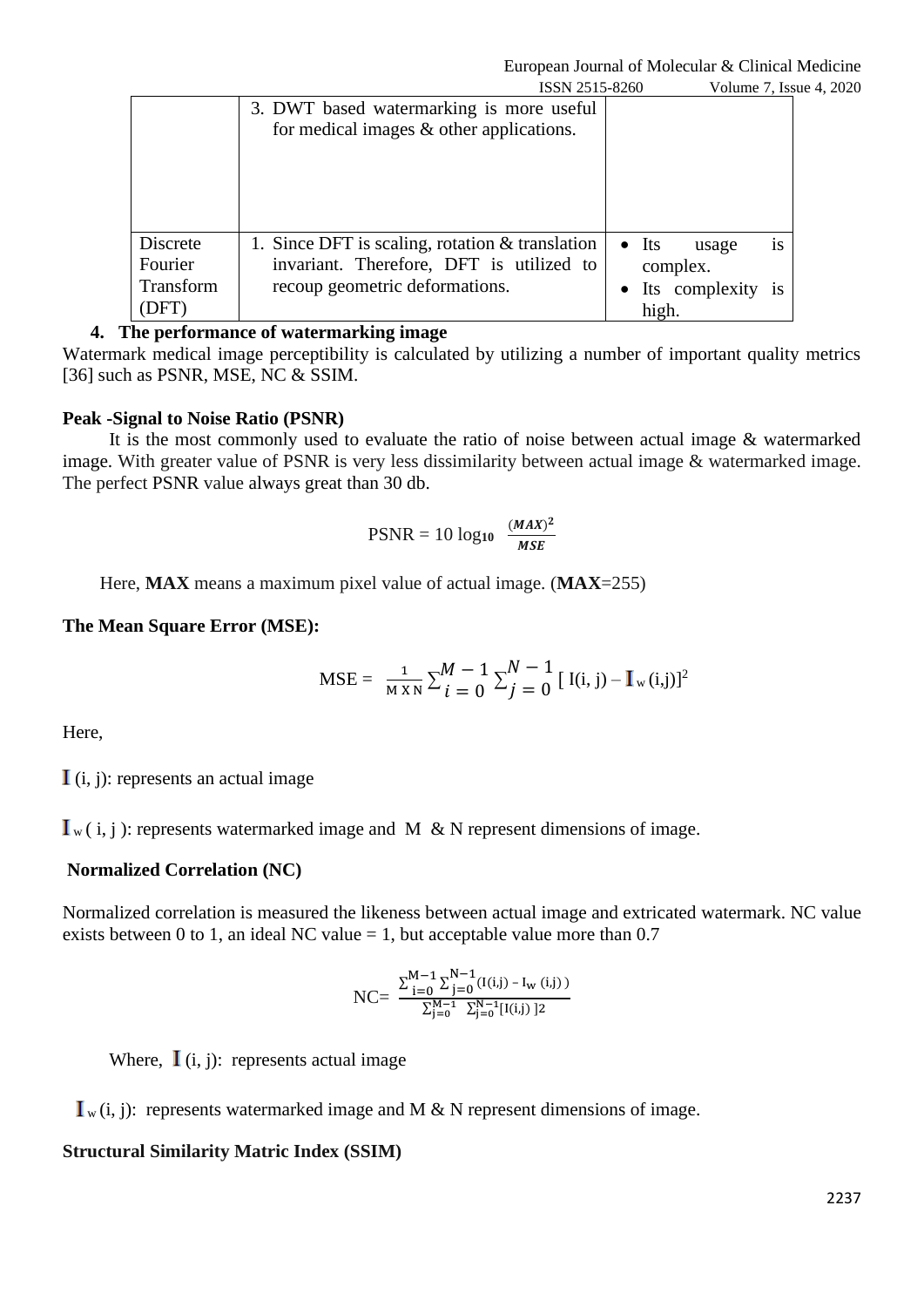ISSN 2515-8260 Volume 7, Issue 4, 2020

 It is utilized to evaluate the likeness between the actual image and watermark image. SSIM value lies between  $-1$  to  $+1$ , if SSIM=1, then, both actual image and watermark image are exactly similar.

$$
SSIM(x, y) = \frac{(2\mu_x\mu_y + c_1)(2\sigma_{xy}+c_2)}{(\mu_x^2 + \mu_y^2 + c_1)(\sigma_x^2 + \sigma_y^2+c_2)}
$$

Where  $\mu_{x}$ : the average of actual image and  $\mu_{y}$ : the average of watermarked image.

 $\sigma^2$ <sub>x</sub>: the variance of original cover and  $\sigma^2$ <sub>y</sub>: the variance of watermarked image with covariance σ<sub>xy</sub>. Where,  $c_1$ and  $c_2$  are free parameters.

Table 4 shows the performances comparison of different watermarking scheme based on performance majors' parameters like PSNR, NC and SSIM. Figure1 and figure2 depict the that the highest PSNR achieved in scheme [9] and better SSIM achieved in [19] and [13] and the scheme [20] [16] [9] [13] achieved the good NC.

|           | <b>PSNR</b> | <b>NC</b> | <b>SSIM</b>  |
|-----------|-------------|-----------|--------------|
| Ref. [17] | 44.51       |           |              |
| Ref. [24] | 46.66       |           |              |
| Ref. [20] | 34.88       | .9944     |              |
| Ref. [19] | 33.3870     |           | 0.9920       |
| Ref. [16] | 41.3784     | 1         | 0.9879       |
| Ref. [9]  | 74.6099     | 1         | 0.7457       |
| Ref. [13] | 67.5717     | 1         | $\mathbf{1}$ |
| Ref. [12] | 60.783      |           |              |

Table8: PSNR, NC and SSIM comparison of different watermarking schemes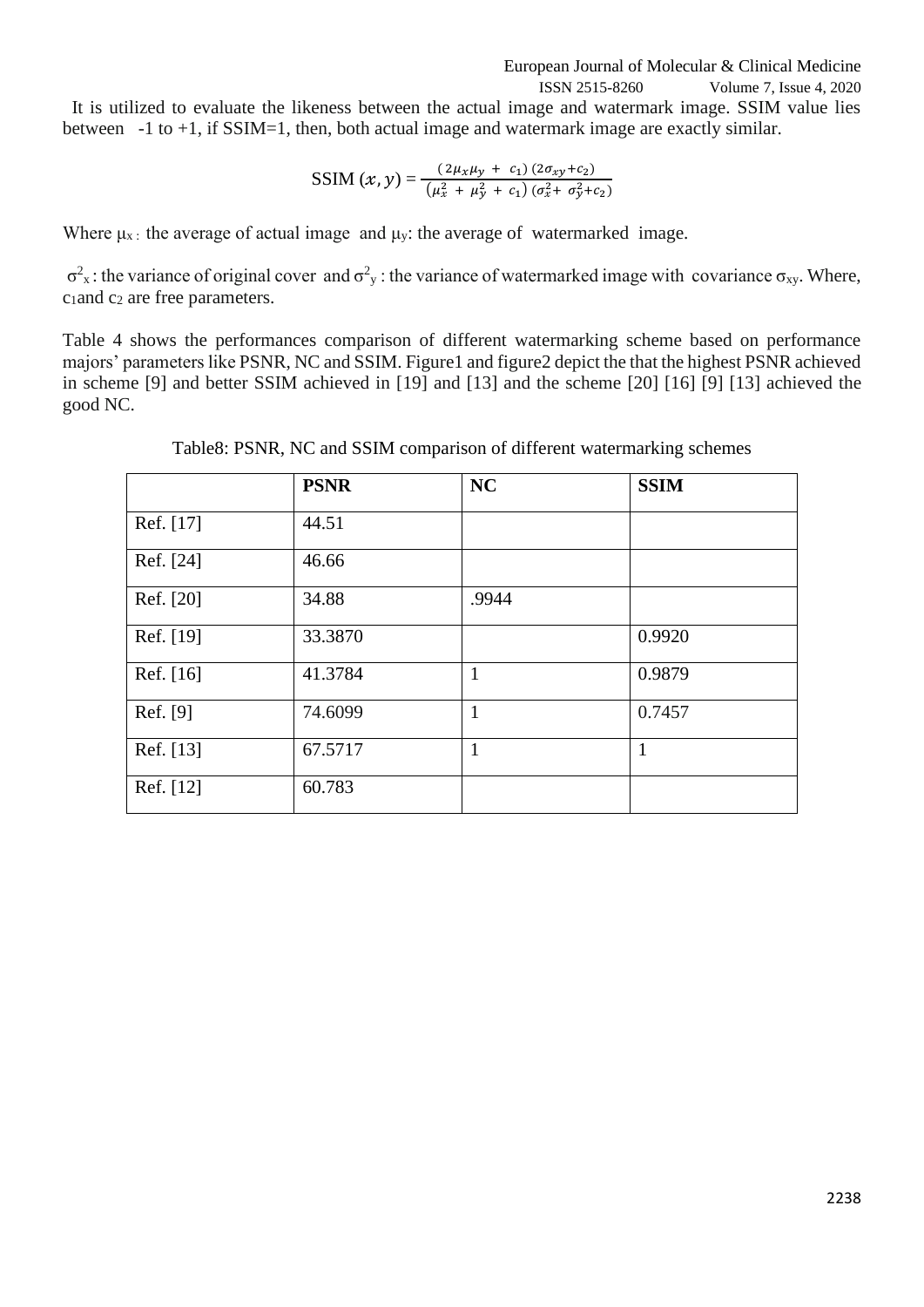

Figure1: PSNR comparison of different watermarking schemes



Figure2: NC and SSIM comparison of different watermarking schemes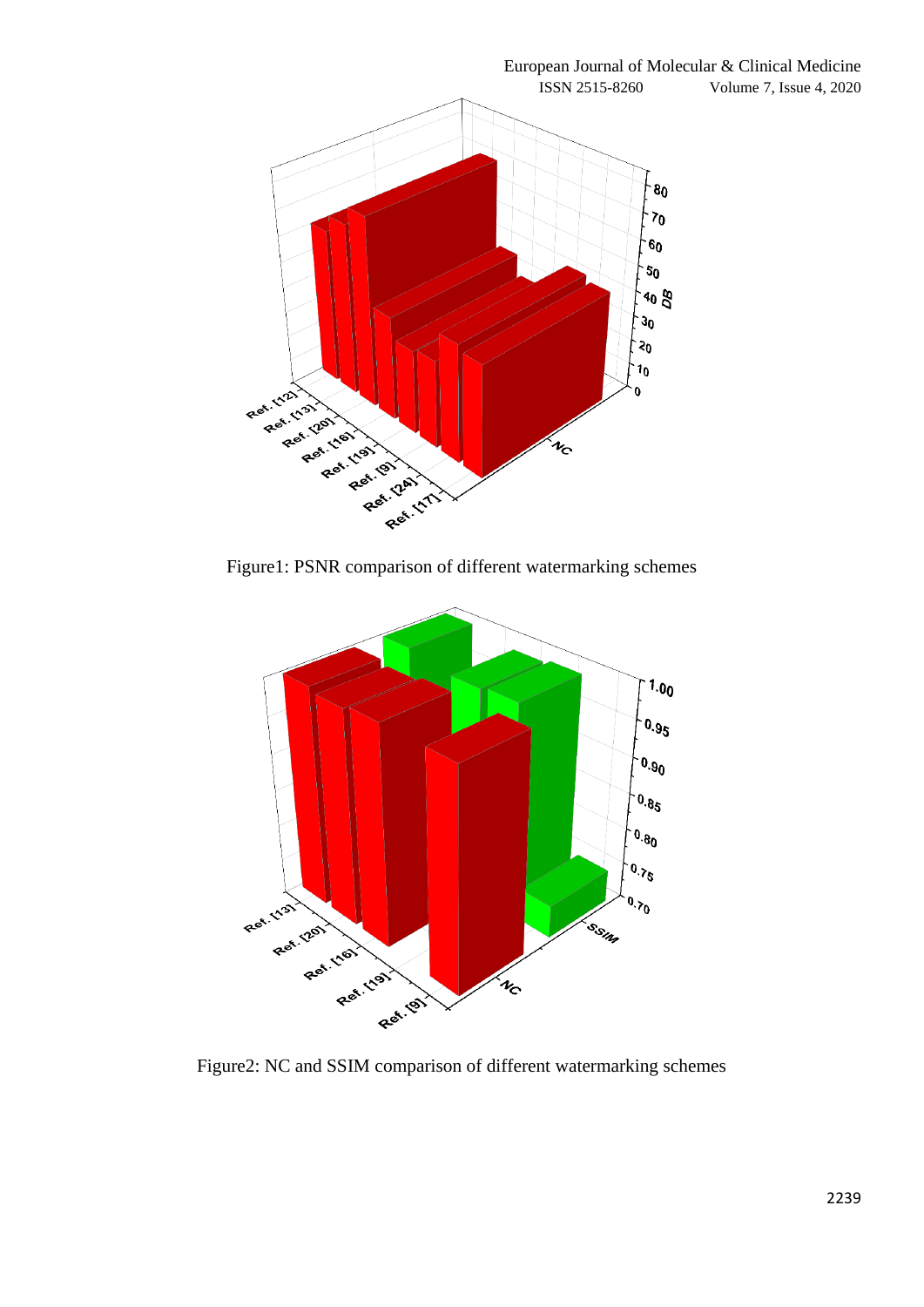## **5. Conclusion**

 The fast growth of modern e-health care system and requires to distribution of the digital medical information over unsecure communication network among hospitals & doctors. All the challenges make an assurance of information of patient on priority of need of e-health framework. Due to great potential of medical image watermarking technique, it provides a better solution for different issues of e-health framework. This paper is presenting different types of watermarking techniques, type of attacks and problems with medical image watermarking. At last, we summarized the suitable watermarking techniques is necessary for secure communication of medical information over communication network.

## **6. References**

- [1] Singh AK, Kumar B, Singh G, Mohan A (2017) Medical Image Watermarking: Techniques and Applications, book series on multimedia systems and applications, Springer, USA
- [2] M. Javornik, O. Dostal, K. Slavicek, Reginal Medical Imaging System, World Academy of Science, engineering & Technology, Thailand 2011, vol. 7, no. 79, ISSN 2010-376X, pp. 389-393.
- [3] K. Slavicek, O. Dostal, M. javornik,Technology background of international collaboration on medicine multimedia knowledge base establishment, proceedings of the 2<sup>nd</sup> WSEAS International conference on Computer Engineering & Applications (CEA '08'). Acapulco, Mexico, 2008: published by WSEAS press, 2008, Acapulco, mexico. ISBN 978-960-6766-33-6, pp. 137-1442.
- [4] Chawla, G., Saini, R., & Yadav, R. (2012). Classification of watermarking based upon various parameters. *International Journal of Computer Applications & Information Technology*, *1*(II).
- [5] Boreiry, M., & Keyvanpour, M. R. (2017, April). Classification of watermarking methods based on watermarking approaches. In *2017 Artificial Intelligence and Robotics (IRANOPEN)* (pp. 73-76). IEEE.
- [6] Song, C., Sudirman, S., & Merabti, M. (2009, October). Recent advances and classification of watermarking techniques in digital images. *Proceedings of post graduate network symposium* (pp. 1-6).
- [7] Lee, Sin-Joo, Jung, Sung-Hwan (2001), A survey of watermarking techniques applied to multimedia, In. ISIE, IEEE International Symposium on Industrial Electronics Proceedings, pp 272–277
- [8] Prabhishek S, Chadha RS (2013) A survey of digital watermarking techniques, applications and attacks.

a. International Journal of Engineering and Innovative Technology (IJEIT) 2(9):165–175.

- [9] Thakur, S, Singh, A. K, Ghrera, S.P, Dave, M (2018) Watermarking Techniques and Its Applications in
	- a. Tele-Health: A Technical Survey, In: Cryptographic and Information Security Approaches for Images and Videos By S. Ramakrishnan Chapter −17, pp. 467–511.
- [10] J. Nayak, , P. S. Bhat, M. S. Kuniar, R. Acharya U (2004) Reliabletransmission and storage of medical images with patient information using error control codes, in. IEEE INDICON, First India Annual Conference, pp 147–150.
- [11] Badshah G, Liew S-C, Zain JM, Ali M (2016) Watermark compression in medical image watermarking using Lempel-Ziv-Welch (LZW) lossless compression technique. J Digit Imaging 29(2):216–225
- [12] Hajjaji MA, Mtibaa A, Bourennane E-B (2011) A watermarking of medical image: method based "LSB".
	- a. Journal of Emerging Trends in Computing and Information Sciences 2(12):656–663
- [13] Hassan B, Ahmed R, Li B, Hassan O (2019) An imperceptible medical image watermarking framework
	- a. for automated diagnosis of retinal pathologies in an eHealth arrangement. IEEE Access 7:69758–69775
- [14] Lach, J, Mangione-Smith, W. H, Potkonjak, M (1998) FPGA fingerprinting techniques for protecting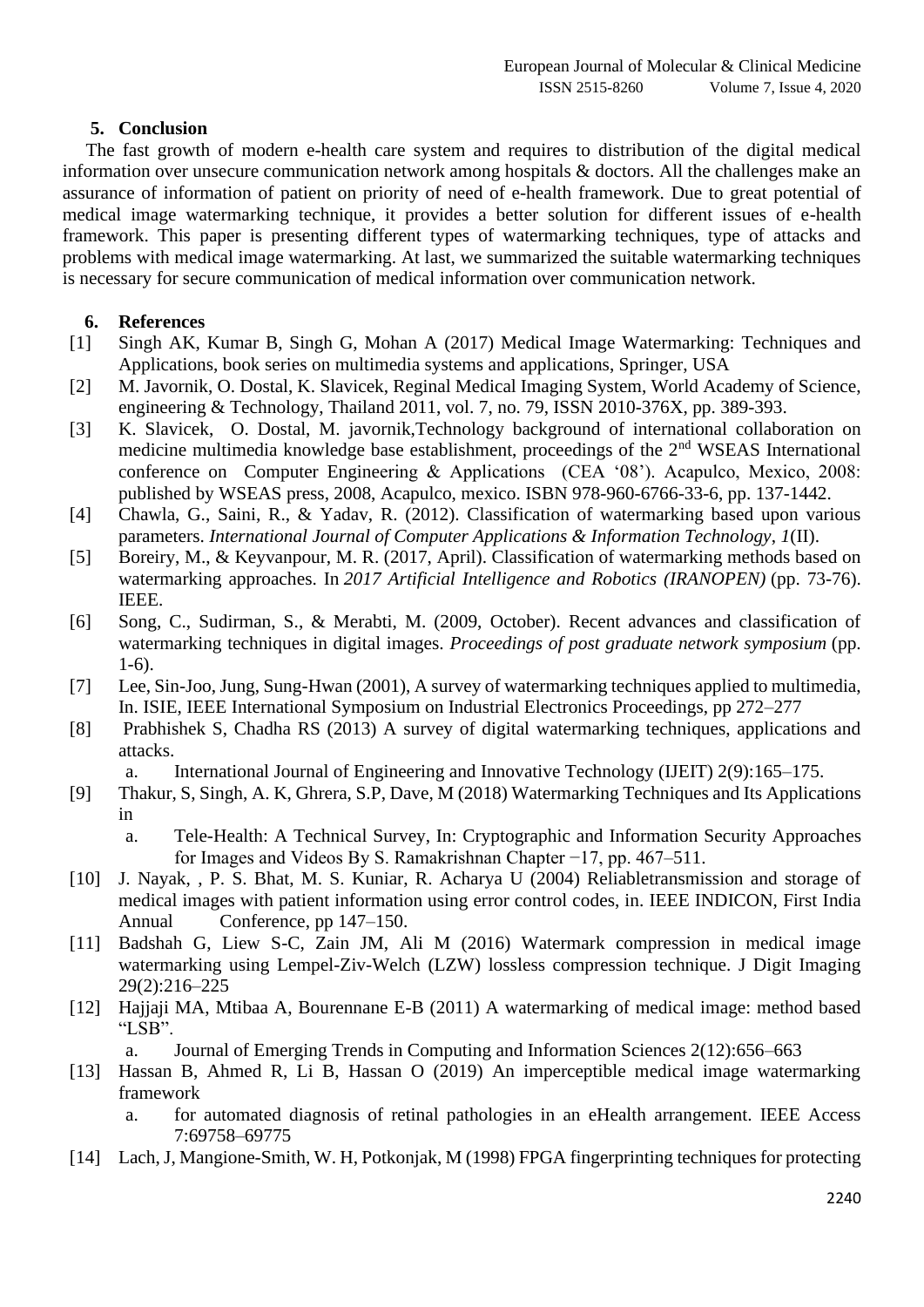- ISSN 2515-8260 Volume 7, Issue 4, 2020
- a. intellectual property, IEEE Custom Integrated Circuits Conference, pp 299–302
- [15] Liu Q, Xuemei J (2006) Design and Realization of a Meaningful Digital Watermarking Algorithm Based
	- a. on RBF Neural Network, in. Sixth World Congress on Intelligent Control and Automation, WCICA 1: 2878–2881.
- [16] Jia S, Zhou Q, Zhou H (2017) A novel color image watermarking scheme based on DWT and QR decomposition. Journal of Applied Science and Engineering 20(2):193–200
- [17] Jung K, Yoo K (2009) Data hiding method using image interpolation. Comput Stand Interfaces 31:465–447.
- [18] Puech, William, Rodrigues, José M (2004) A new crypto-watermarking method for medical images safe transfer, In. 12th European Signal Processing Conference, pp 1481–1484.
- [19] Al-qdah M (2018) Secure watermarking technique for medical images with visual evaluation. Signal & Image Processing: An International Journal (SIPIJ) 9(1):1–9.
- [20] Singh AK, Kumar B, Singh SK, Ghrera SP, Mohan A (2018) Multiple watermarking technique for securing online social network contents using Back propagation neural network. Futur Gener Comput Syst 86:926–939.
- [21] Aditi Z, Singh AK, Kumar P (2016) A proposed secure multiple watermarking technique based on DWT,
	- a. DCT and SVD for application in medicine. Multimed Tools Appl 77(4):4863–4882.
- [22] Singh AK (2019) Robust and distortion control dual watermarking in LWT domain using DCT and error
	- a. correction code for color medical image. Multimed Tools Appl 78:30523–30533.
- [23] Thakur S, Singh AK, Ghrera SP, Elhoseny M (2019) Multi-layer security of medical data through watermarking and chaotic encryption for tele-health applications. Multimed Tools Appl 78(3):3457– 3470.
- [24] Giakoumaki A, Pavlopoulos S, Koutsouris D (2006) Secure and efficient health data management through multiple watermarking on medical images. Medical & Biological Engineering & Computing 44(8):619– 631.
- [25] Singh AK, Dave M, Mohan A (2015) Multilevel encrypted text watermarking on medical images using spread-Spectrum in DWT domain. Wirel Pers Commun 83(3):2133–2150
- [26] Singh AK, Kumar B, Dave M,Mohan A (2015) Multiple watermarking on medical images using selective
	- a. discrete wavelet transforms coefficients. Journal of Medical Imaging and Health Informatics 5(3):607–614
- [27] Singh, K. U., Singh, V. K., & Singhal, A. (2018). Color Image Watermarking Scheme Based on QR Factorization and DWT with Compatibility Analysis on Different Wavelet Filters. *Journal of Advanced Research in Dynamical and Control Systems*, *10*(06), 1796-1811.
- [28] Wakatani, A (2002) Digital watermarking for ROI medical images by using compressed signature image, In. 35th Annual Hawaii International Conference on System Sciences.
- [29] Singh, K. U., & Singhal, A. (2018). Channelized Noise Augmentation to Endorse DICOM Medical Image for Diagnosing. *Journal of Advanced Research in Dynamical and Control Systems*, *10*(06), 2228-2247.
- [30] F. Rahimi, H. Rabbani, A dual adaptive watermarking scheme in contourlet domain for DICOM images, BioMed. Eng. Online (2011), [http://www.biomedical-engineering](http://www.biomedical-engineering-online.com/content/10/1/53)[online.com/content/10/1/53.](http://www.biomedical-engineering-online.com/content/10/1/53)
- [31] O.M. Al-Qershi, B.E. Khoo, Authentication and data hiding using a hybrid ROI-based watermarking scheme for DICOM images, J. Digit. Imaging 24(February (1)) (2011) 114–125.
- [32] Ch. K. Tan, J. Ch. Ng, X. Xu, Ch. L. Poh, Y.L. Guan, K. Sheah, Security protection of DICOM medical images using dual-layer reversible watermarking with tamper detection capability, J. Digit. Imaging 24 (June (3)) (2011) 528–540.